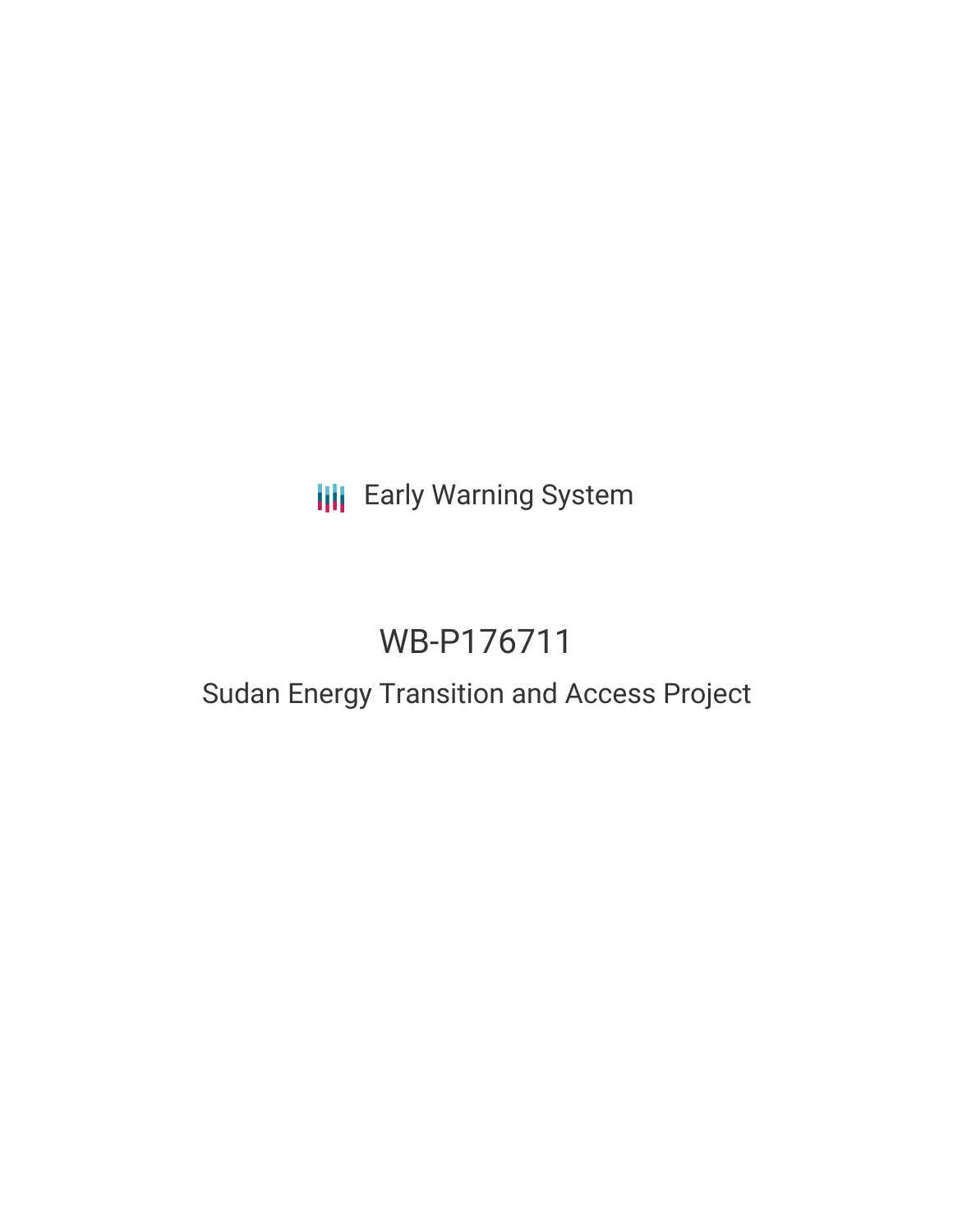

#### **Quick Facts**

| <b>Countries</b>               | Sudan                      |
|--------------------------------|----------------------------|
| <b>Financial Institutions</b>  | World Bank (WB)            |
| <b>Status</b>                  | Proposed                   |
| <b>Bank Risk Rating</b>        | A                          |
| <b>Voting Date</b>             | 2021-09-28                 |
| <b>Borrower</b>                | The Republic of Sudan      |
| <b>Sectors</b>                 | Energy, Law and Government |
| <b>Investment Type(s)</b>      | Grant                      |
| <b>Investment Amount (USD)</b> | \$300.00 million           |
| <b>Project Cost (USD)</b>      | \$303.00 million           |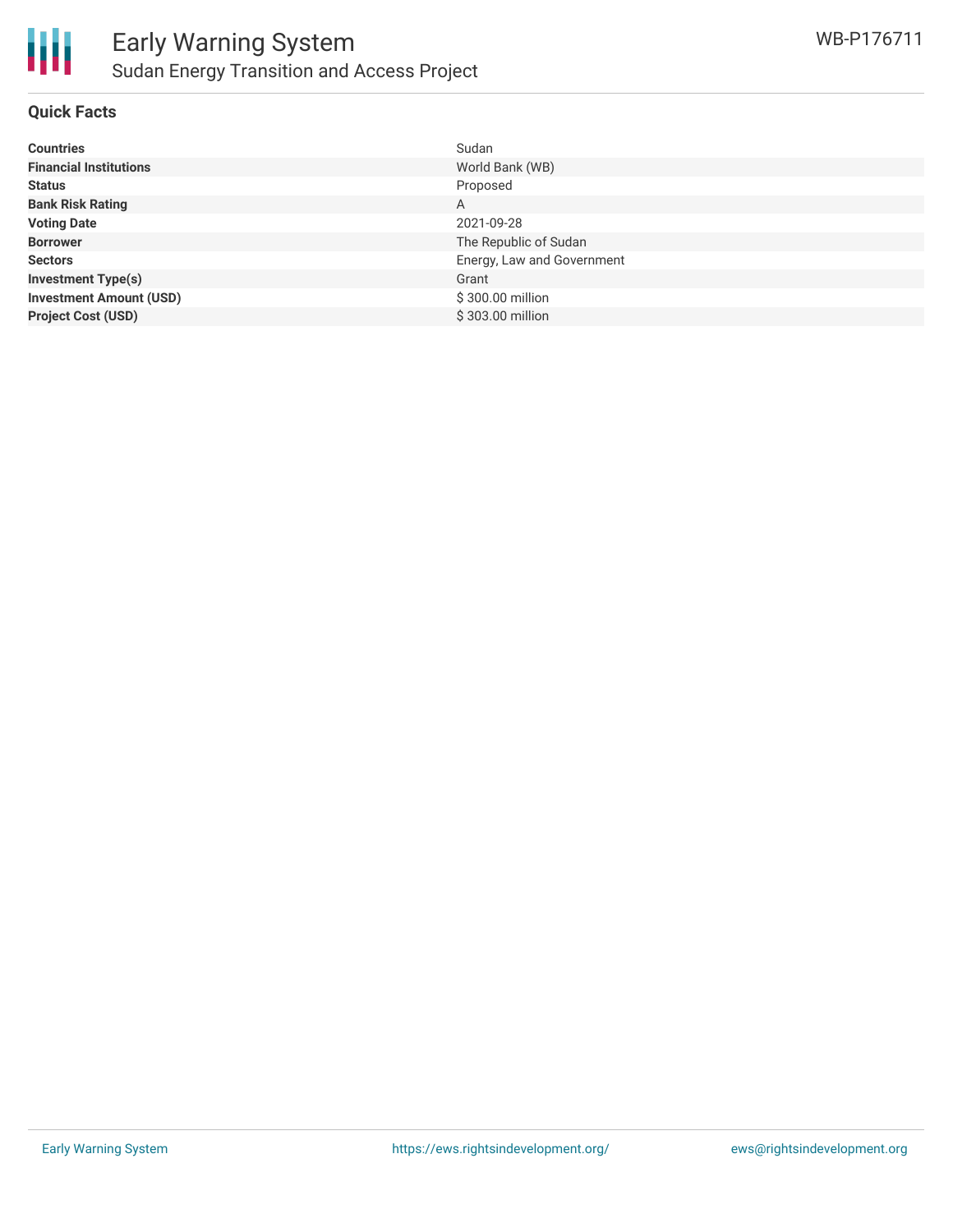

#### **Project Description**

According to bank documents, the project objective is to increase availability of and access to electricity services in Sudan.

The project has four components:

- 1. Component 1: Optimization of Electricity Supply and Usage (US\$ 150 million). Component 1 aims to support the electricity sector respond to the ongoing power crisis in Sudan through a combination of loss reduction, demand management, the provision of solar PV – and battery energy storage systems (BESS) to critical public services, improved power system operation and the upgrading of the systems of the National Load Dispatch Center.
- 2. Component 2: Enhancing Access to Off-grid Electricity Services (USD\$ 123 million) 20. This component will support provision of new or improved electricity services through off-grid solutions including solar home systems (SHS), standalone solar PV systems and mini-grids, particularly in post-conflict areas such as Darfur, Kordofan and Blue Nile regions.
- 3. Component 3: Development of Renewable Energy Program (US\$ 10 million). The component will support GoS to implement the initial phase of renewable energy program. The component will support the activities needed to prepare priority projects to be ready for financing and development through public financing or by the private sector.
- 4. Component 4: Capacity Building, Project Implementation and Technical Assistance (US\$ 20 million). The component will support GoS in its efforts to build capacity, project implementation and provide technical assistance. This includes support to revise the power sector;s legal framework and regulations, the preparation of a leastcost power sector plan, or the development of a National Electrification Plan.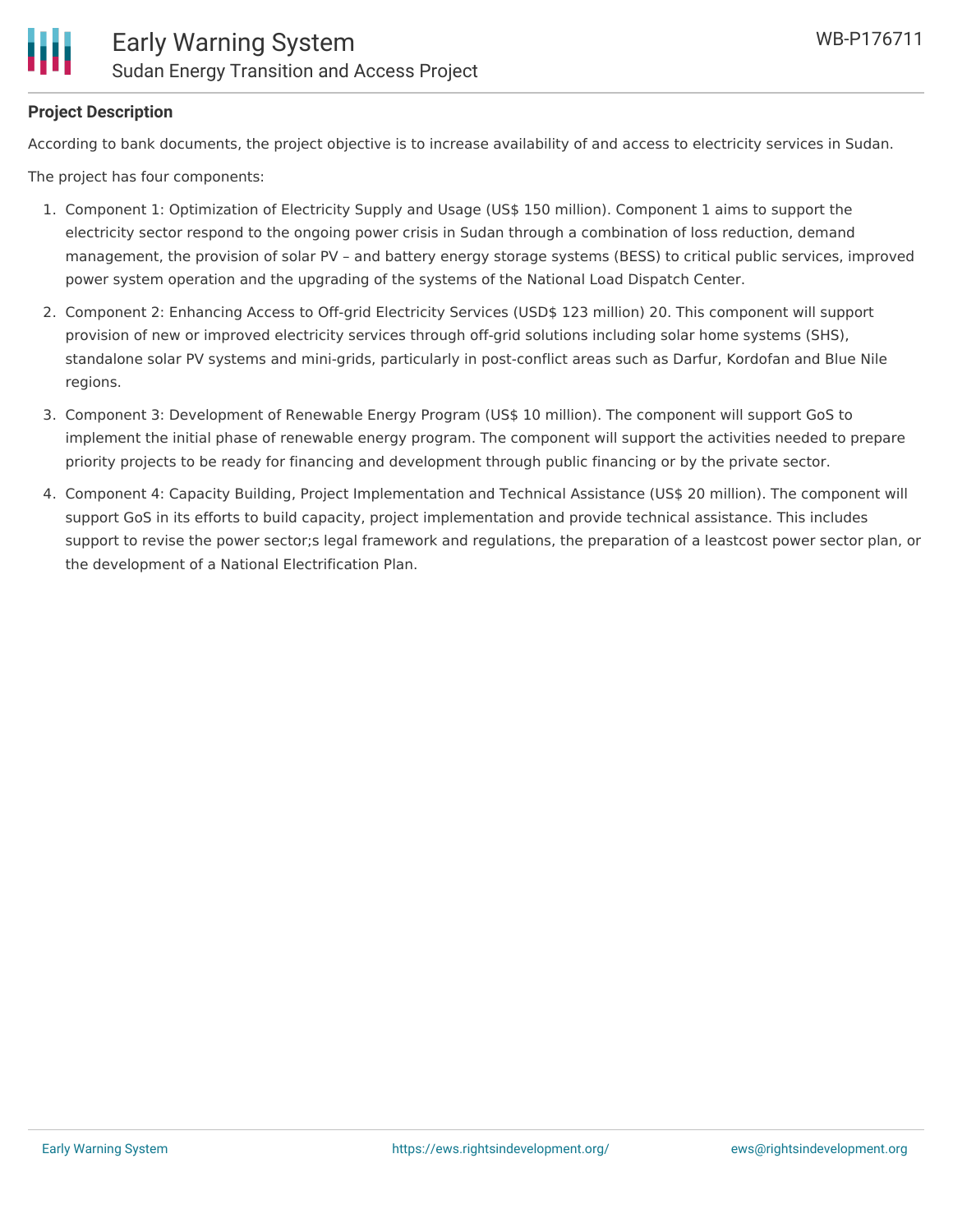

### Early Warning System Sudan Energy Transition and Access Project

#### **Investment Description**

World Bank (WB)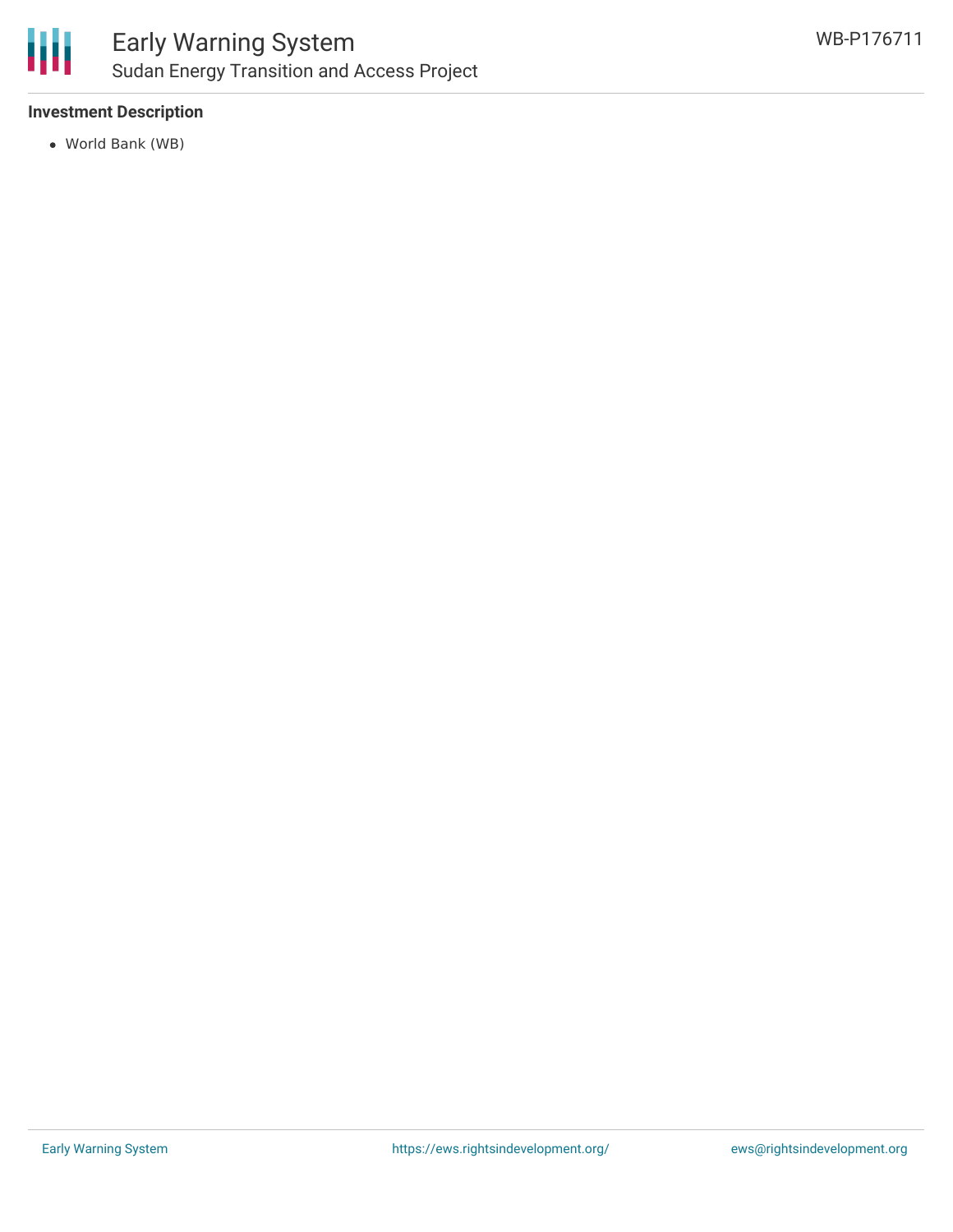

#### **Contact Information**

**World Bank:** Kenta Usui, Sheoli Pargal Senior Energy Specialist

#### **Borrower:**

The Republic of Sudan Khairy Abdelrahman Ahmed Acting Minister [khairy.ahm@gmail.com](mailto:khairy.ahm@gmail.com)

#### **Implementing Agency:**

Sudan Electricity Holding Company Osman Dawalbait Director General, Sudan Electricity Holding Company [Exe.elect@gmail.com](mailto:Exe.elect@gmail.com)

#### **ACCESS TO INFORMATION**

To submit an information request for project information, you will have to create an account to access the Access to Information request form. You can learn more about this process at: [https://www.worldbank.org/en/access-to](https://www.worldbank.org/en/access-to-information/request-submission)information/request-submission

#### **ACCOUNTABILITY MECHANISM OF THE WORLD BANK**

The World Bank Inspection Panel is the independent complaint mechanism and fact-finding body for people who believe they are likely to be, or have been, adversely affected by a World Bank-financed project. If you submit a complaint to the Inspection Panel, they may investigate to assess whether the World Bank is following its own policies and procedures for preventing harm to people or the environment. You can contact the Inspection Panel or submit a complaint by emailing ipanel@worldbank.org. Information on how to file a complaint and a complaint request form are available at: [https://www.inspectionpanel.org/how-to](https://www.inspectionpanel.org/how-to-file-complaint)file-complaint